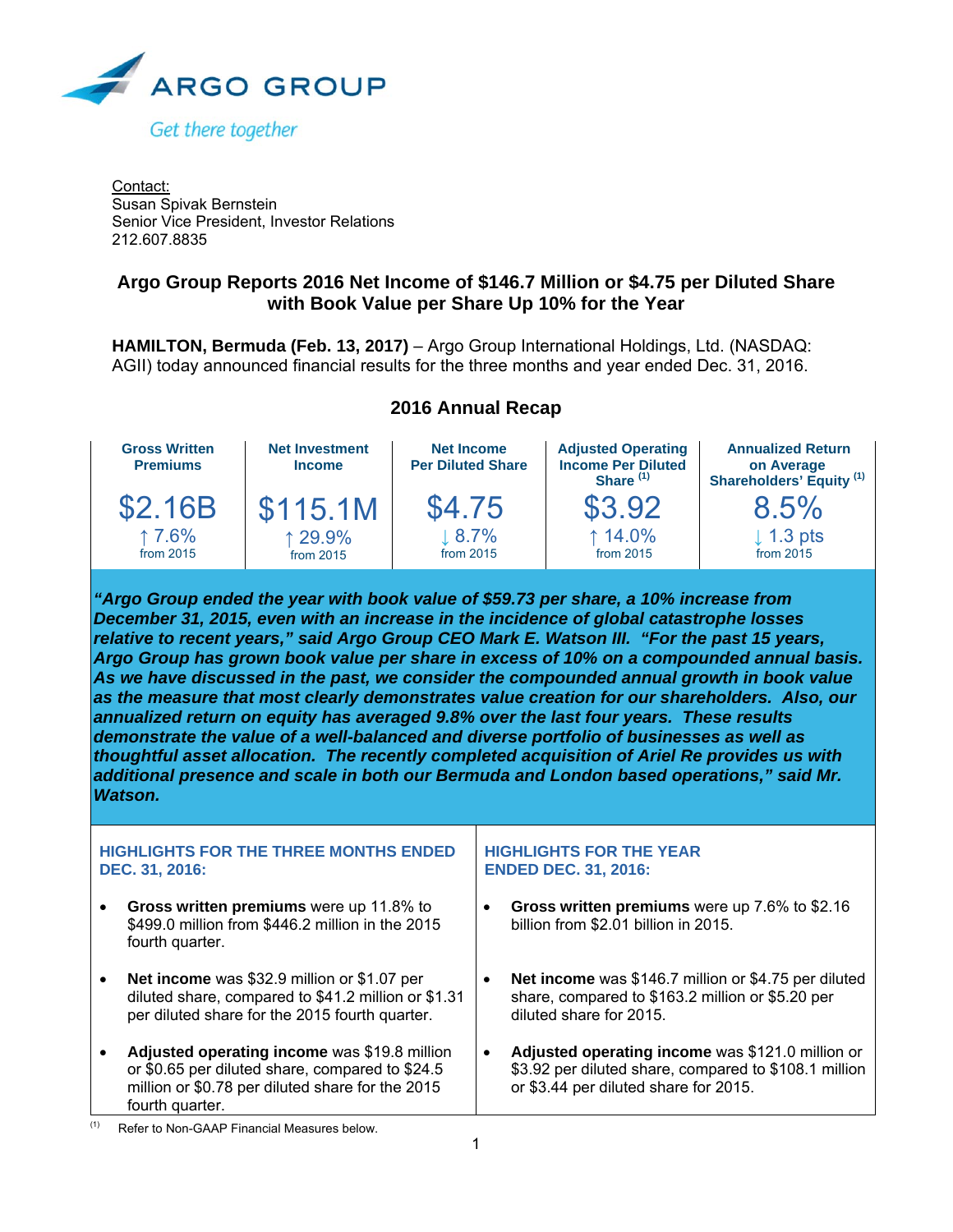|              | Pre-tax underwriting income (1) was \$4.2<br>million compared to \$18.7 million for the 2015<br>fourth quarter.                                                                                                                    | $\bullet$ | Pre-tax underwriting income (1) was \$53.7 million<br>compared to \$69.1 million for 2015.                                                                                                                   |
|--------------|------------------------------------------------------------------------------------------------------------------------------------------------------------------------------------------------------------------------------------|-----------|--------------------------------------------------------------------------------------------------------------------------------------------------------------------------------------------------------------|
| $\bullet$    | Combined ratio was 98.8% compared to 94.5%<br>for the 2015 fourth quarter. The loss and<br>expense ratios for the quarter were 59.1% and<br>39.7%, respectively, compared to 55.5% and<br>39.0% for the 2015 fourth quarter.       | $\bullet$ | Combined ratio was 96.2% compared to 95.0%<br>for 2015. The loss and expense ratios were 57.4%<br>and 38.8%, respectively compared to 55.8% and<br>39.2% in 2015.                                            |
|              | Net Investment Income was \$25.5 million,<br>compared to \$20.1 million for the 2015 fourth<br>quarter.                                                                                                                            | $\bullet$ | Net Investment Income was \$115.1 million,<br>compared to \$88.6 million for 2015.                                                                                                                           |
| $\bullet$    | Net favorable prior-year reserve development<br>was \$14.5 million (benefiting the combined ratio<br>by 4.0 points), compared with \$17.1 million<br>(benefiting the combined ratio by 5.0 points) for<br>the 2015 fourth quarter. | $\bullet$ | Net favorable prior-year reserve development<br>was \$33.3 million (benefiting the combined ratio by<br>2.4 points), compared with \$32.4 million (benefiting<br>the combined ratio by 2.4 points) for 2015. |
|              | Estimated pre-tax catastrophe losses were<br>\$22.8 million or 6.4 points on the combined ratio,<br>compared to \$5.2 million or 1.5 points on the<br>combined ratio for the 2015 fourth quarter.                                  | $\bullet$ | Estimated pre-tax catastrophe losses were<br>\$61.7 million or 4.4 points on the combined ratio,<br>compared to \$23.7 million or 1.8 points on the<br>combined ratio for 2015.                              |
|              | Loss ratio excluding catastrophes and reserve<br>development was 56.7%, compared to 59.0% for<br>the 2015 fourth quarter.                                                                                                          | $\bullet$ | Loss ratio excluding catastrophes and reserve<br>development was 55.4%, compared to 56.4% in<br>2015.                                                                                                        |
|              | During the fourth quarter, the Company<br>repurchased \$1.8 million or 31,915 shares of its<br>common stock.                                                                                                                       | $\bullet$ | During 2016, the Company repurchased \$47.1<br>million or 847,111 shares of its common stock.                                                                                                                |
|              |                                                                                                                                                                                                                                    | $\bullet$ | Book value per share increased to \$59.73, up<br>10.0% from \$54.31 at Dec. 31, 2015.                                                                                                                        |
|              |                                                                                                                                                                                                                                    | $\bullet$ | Cash and investments at Dec. 31, 2016, totaled<br>\$4.4 billion with a net pre-tax unrealized gain of<br>approximately \$113.2 million.                                                                      |
| <b>Notes</b> |                                                                                                                                                                                                                                    |           |                                                                                                                                                                                                              |

 $P_2(1)$  was  $R_4.2$ 

 All per share amounts, except for number of shares repurchased, are adjusted for the 10% stock dividend that was paid on June 15, 2016, to stockholders of record on June 1, 2016.

The following changes were made to the reporting structure effective Jan. 1, 2016:

- (a) A reclassification of Argo Pro results and identifiable assets from Excess and Surplus lines to the Commercial Specialty segment which more appropriately matches segment distribution strategy.
- (b) Alternative investment income was moved from realized gains and losses to net investment income.
- All references to catastrophe losses are pre-tax and net of reinsurance and estimated reinstatement premiums. Point impacts on the combined ratio are calculated as the difference between the reported combined ratio and the combined ratio excluding incurred catastrophe losses and associated reinstatement premiums.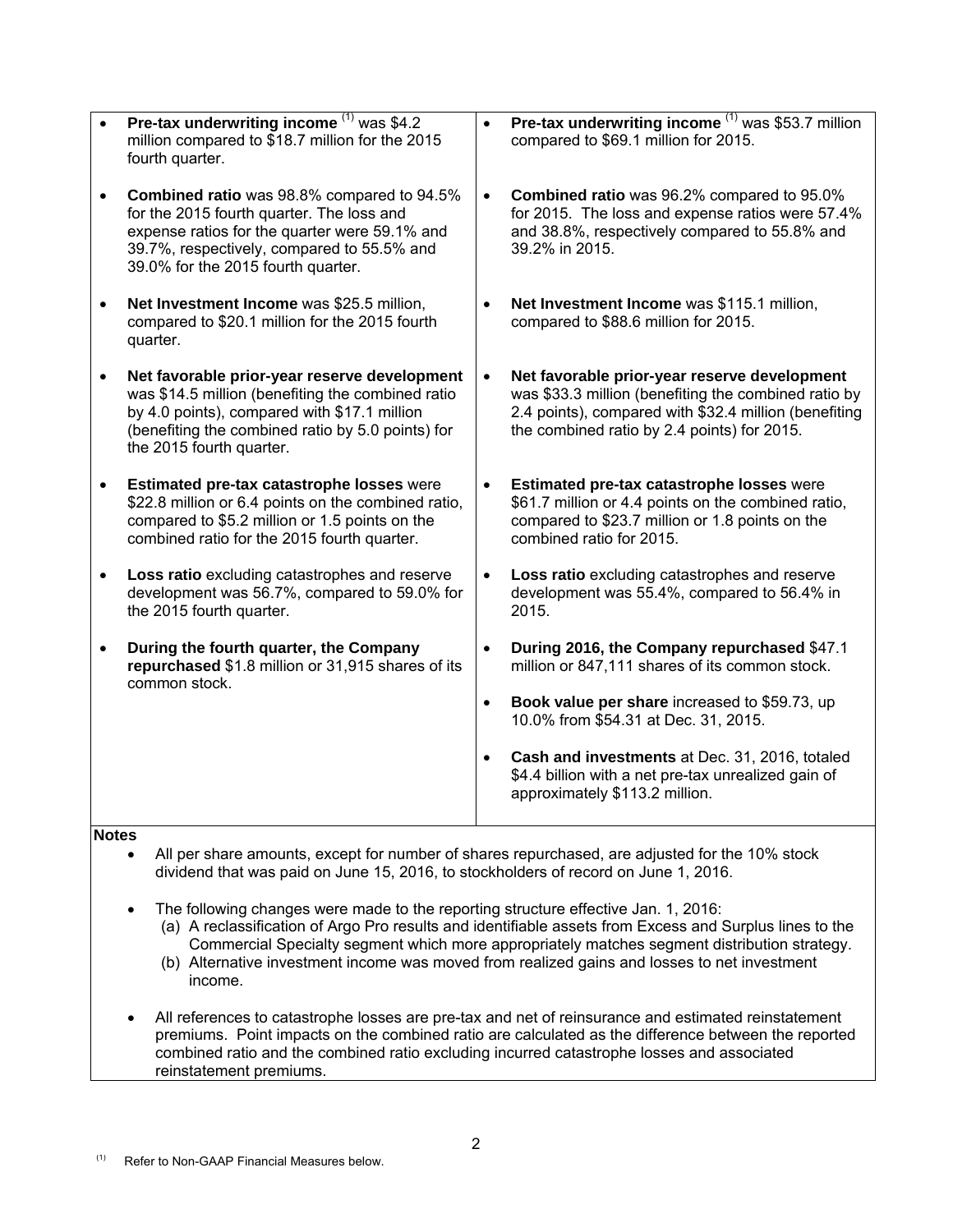## **FINANCIAL HIGHLIGHTS BY SEGMENT**

#### **Excess and Surplus Lines**

- *Gross written premiums were up 6% in the fourth quarter and 4% in 2016 primarily driven by casualty lines and rate increases in certain specialty classes.*
- *For calendar 2016 the loss ratio excluding catastrophe losses and reserve development was 1.8 points better at 59.3% from 61.1% in 2015.*

In the 2016 fourth quarter, the Excess and Surplus Lines segment reported gross written premiums of \$129.8 million compared to \$122.5 million in the 2015 fourth quarter. For the 2016 fourth quarter, net written premiums were up 2.8% to \$110.0 million, and earned premiums were up 2.1% to \$121.9 million, when compared to the 2015 fourth quarter. Underwriting income was \$10.8 million for the 2016 fourth quarter, compared to \$11.0 million for the 2015 fourth quarter. The 2016 fourth quarter combined ratio of 91.1% compares to 90.7% for the prior-year quarter. Net favorable prior-year reserve development was \$1.2 million for the 2016 fourth quarter, benefiting the combined ratio by 1.0 points, compared to net favorable prior-year reserve development of \$7.1 million or 5.9 points for the 2015 fourth quarter. Catastrophe losses for the 2016 fourth quarter were \$2.2 million or 1.8 points on the combined ratio, compared to \$0.8 million or 0.6 points for the 2015 fourth quarter. The loss ratio for the 2016 fourth quarter, excluding catastrophe losses and reserve development, was 60.5% compared to 64.8% for the 2015 fourth quarter.

For 2016 gross written premiums were \$585.8 million, up \$23.3 million or 4.1%, compared to \$562.5 million in 2015. Net written premiums were up 1.0% to \$489.4 million, and earned premiums were up 3.0% to \$485.3 million, when compared to 2015. Underwriting income was \$49.0 million compared to \$54.8 million in 2015. The 2016 combined ratio of 89.9% compares to 88.4% in 2015. Net favorable prior-year reserve development was \$13.2 million or 2.7 points on the combined ratio in 2016, compared to net favorable prior-year reserve development of \$25.5 million or 5.4 points in 2015. Catastrophe losses in 2016 were \$11.6 million or 2.4 points on the combined ratio, compared to \$5.5 million or 1.1 points in 2015. The loss ratio for 2016, excluding catastrophe losses and reserve development, was 59.3% compared to 61.1% in 2015.

#### **Commercial Specialty**

- *Gross written premiums were up 15.2% in the fourth quarter and 18.7% in 2016, driven by program, surety, and professional lines businesses.*
- *The loss ratio for 2016, excluding catastrophe losses and reserve development, was 55.2%, compared to 56.8% in 2015.*

In the 2016 fourth quarter, the Commercial Specialty segment reported gross written premiums of \$177.7 million, up \$23.5 million or 15.2%, compared to \$154.2 million in the 2015 fourth quarter. For the 2016 fourth quarter, net written premiums were up 13.0% to \$101.7 million, and earned premiums were up 10.6% to \$97.9 million, when compared to the 2015 fourth quarter. Underwriting income was \$21.8 million for the 2016 fourth quarter, compared to underwriting income of \$8.9 million for the 2015 fourth quarter. The 2016 fourth quarter combined ratio of 77.8% compares to 90.0% for the prior-year quarter. For the 2016 fourth quarter, net favorable prior-year reserve development was \$9.1 million or 9.2 points on the combined ratio, compared to net favorable prior-year reserve development of \$1.2 million or 1.4 points for the 2015 fourth quarter. Catastrophe losses for the quarter were \$0.5 million or 0.5 points on the combined ratio, compared to \$3.4 million or 3.9 points for the 2015 fourth quarter. The loss ratio for the 2016 fourth quarter, excluding catastrophe losses and reserve development, was 54.3%, compared to 56.2% for the 2015 fourth quarter.

For 2016, gross written premiums were \$691.9 million, up \$109.2 million or 18.7%, compared to \$582.7 million in 2015. Net written premiums were up 11.7% to \$394.1 million, and earned premiums were up 5.8% to \$364.2 million, when compared to 2015. Underwriting income was \$62.5 million compared to \$30.1 million in 2015. The 2016 combined ratio of 82.8% compares to 91.3% in 2015. Net favorable prior-year reserve development was \$22.7 million benefiting the combined ratio by 6.2 points, compared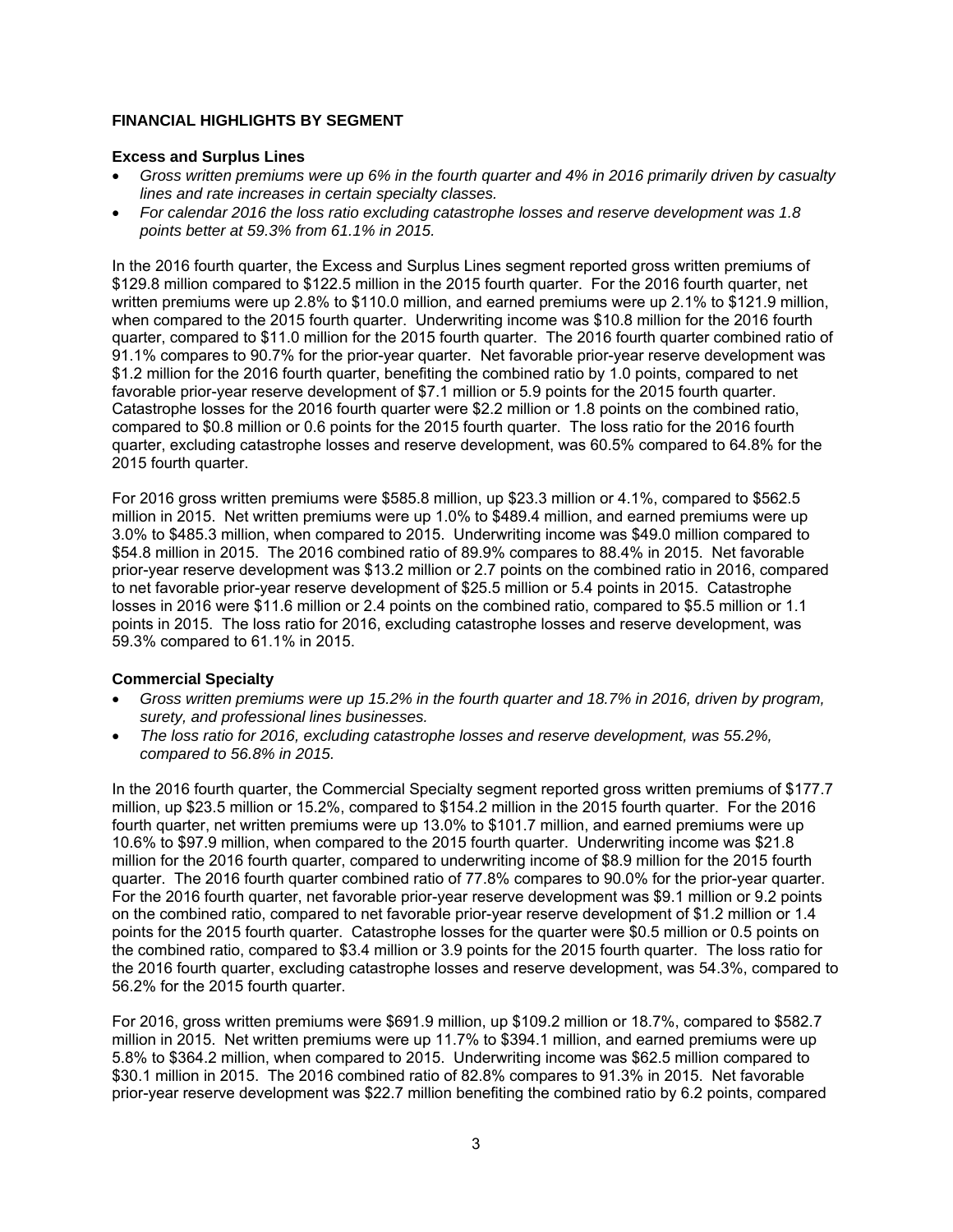to net unfavorable prior-year reserve development of \$2.5 million or 0.7 points in 2015. Catastrophe losses in 2016 were \$2.6 million or 0.7 points on the combined ratio, compared to \$5.2 million or 1.6 points in 2015. The loss ratio for 2016, excluding catastrophe losses and reserve development, was 55.2%, compared to 56.8% in 2015.

## **Syndicate 1200**

- *Gross written premiums were up modestly in the fourth quarter. 2016 results reflected competitive market conditions and a reduced participation on the syndicate.*
- *The loss ratio for 2016, excluding catastrophe losses and reserve development, was 53.1%, compared to 53.0% in 2015*.

The Syndicate 1200 segment reported gross written premiums of \$145.3 million in the 2016 fourth quarter, up \$18.4 million or 14.5% from \$126.9 million for 2015 fourth quarter. Net written premiums were \$99.4 million versus \$84.7 million in the 2015 fourth quarter. Earned premiums were \$105.3 million versus \$100.8 million for the 2015 fourth quarter. For the 2016 fourth quarter, Syndicate 1200 reported an underwriting loss of \$7.5 million, compared to underwriting income of \$7.8 million for the 2015 fourth quarter. The 2016 fourth quarter combined ratio of 107.2% compares to 92.3% for the prior-year quarter. For the 2016 fourth quarter, net favorable prior-year reserve development was \$2.5 million or 2.3 points on the combined ratio, compared to net favorable prior-year reserve development of \$7.5 million benefiting the combined by 7.4 points for the 2015 fourth quarter. Catastrophe losses for the 2016 fourth quarter were \$16.1 million or 15.2 points on the combined ratio, compared to no catastrophe losses for the 2015 fourth quarter. The loss ratio for the 2016 fourth quarter, excluding catastrophe losses and reserve development, was 54.9%, compared to 56.8% in the 2015 fourth quarter.

For 2016, gross written premiums were \$625.5 million, up \$25.4 million or 4.2% from \$600.1 million in 2015. Net written premiums were \$402.9 million versus \$405.1 million in 2015. Earned premiums were \$406.4 million versus \$409.7 million in 2015. Underwriting income was \$1.6 million compared to \$28.7 million in 2015. The 2016 combined ratio of 99.6% compares to 93.0% in 2015. Net favorable prior-year reserve development in 2016 was \$5.0 million or 1.3 points on the combined ratio, compared to net favorable prior-year reserve development of \$10.3 million or 2.5 points in 2015. Catastrophe losses in 2016 were \$30.1 million or 7.4 points on the combined ratio, compared to \$5.0 million or 1.2 points on the combined ratio in 2015. The loss ratio for 2016, excluding catastrophe losses and reserve development, was 53.1%, compared to 53.0% in 2015.

#### **International Specialty**

- *Gross written premiums were up modestly in the fourth quarter but down for 2016. Growth in our Bermuda insurance business was offset by declines in our reinsurance business in a more competitive rating environment.*
- *The loss ratio for 2016, excluding catastrophe losses and reserve development, was 49.1%, compared to 50.3% in 2015.*

The International Specialty segment includes our property reinsurance business as well as our insurance business in Bermuda and Brazil. In the 2016 fourth quarter, gross written premiums were \$46.2 million, up \$3.7 million or 8.7% from \$42.5 million for the 2015 fourth quarter. Net written premiums were \$22.4 million versus \$26.6 million in the 2015 fourth quarter. Earned premiums were \$37.1 million versus \$36.6 million for the 2015 fourth quarter. Underwriting income was \$2.7 million for the 2016 fourth quarter, compared to \$6.0 million for the 2015 fourth quarter. The 2016 fourth quarter combined ratio of 92.3% compares to 83.6% for the prior-year quarter. Net favorable prior-year reserve development was \$2.7 million or 7.4 points on the combined ratio for the 2016 fourth quarter, compared to net favorable prioryear reserve development of \$1.9 million or 5.2 points for the 2015 fourth quarter. Catastrophe losses for the 2016 fourth quarter were \$4.0 million or 11.7 points on the combined ratio, compared to \$1.0 million or 2.9 points for the 2015 fourth quarter. The loss ratio for the 2016 fourth quarter, excluding catastrophe losses and reserve development, was 55.8%, compared to 52.3% in the 2015 fourth quarter.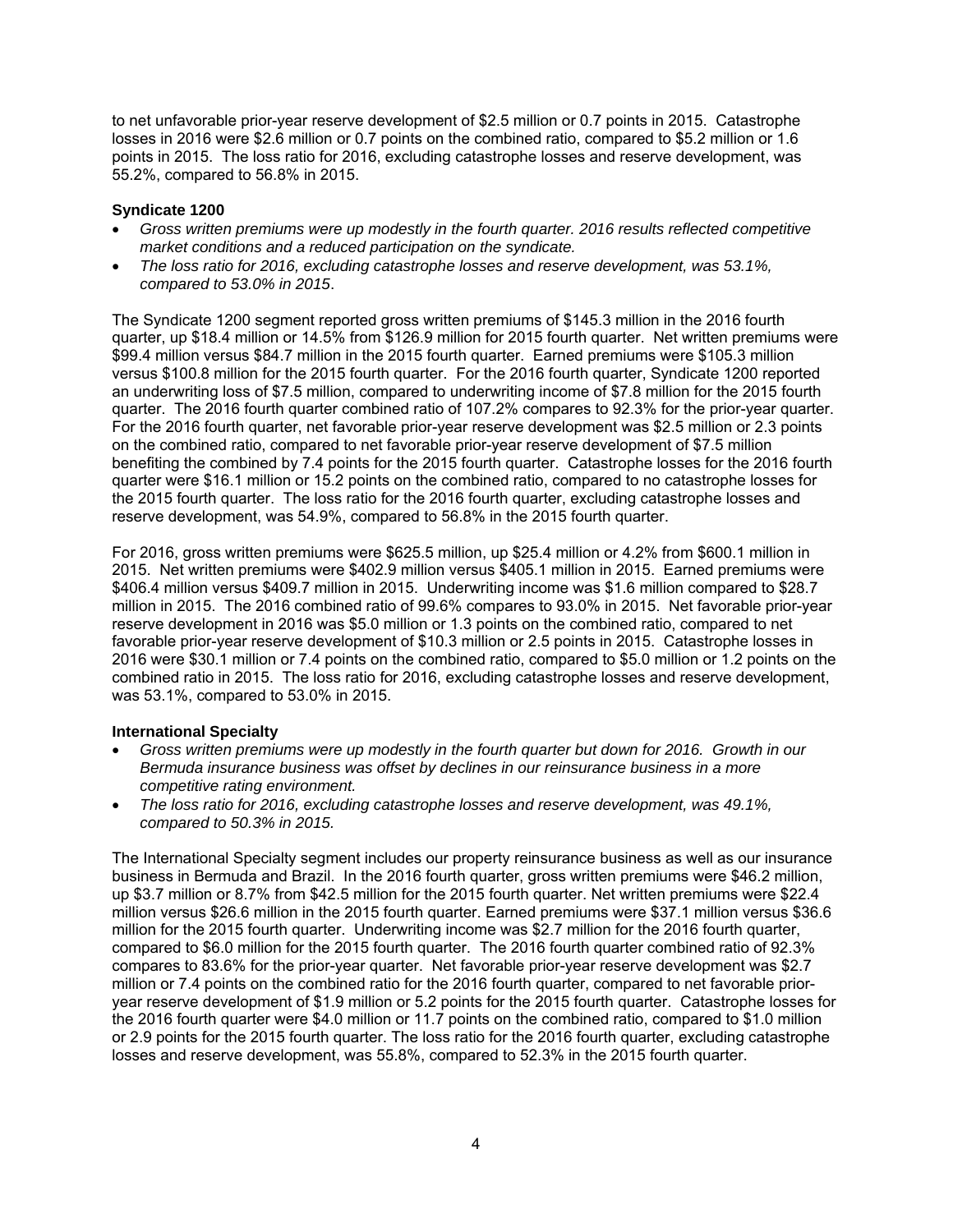For 2016, gross written premiums were \$261.3 million, down \$5.0 million or 1.9% from \$266.3 million in 2015. Net written premiums were \$153.5 million versus \$158.1 million in 2015. Earned premiums were \$154.5 million versus \$146.4 million in 2015. Underwriting income was \$24.2 million compared to \$20.6 million in 2015. The 2016 combined ratio of 84.4% compares to 85.9% in 2015. Net favorable prior-year reserve development in 2016 was \$11.0 million or 7.2 points on the combined ratio, compared to net favorable prior-year reserve development of \$7.7 million or 5.3 points in 2015. Catastrophe losses in 2016 were \$17.4 million or 12.1 points on the combined ratio compared to \$8.0 million or 5.9 points in 2015. The loss ratio for 2016, excluding catastrophe losses and reserve development, was 49.1%, compared to 50.3% in 2015.

## **CONFERENCE CALL**

Argo Group management will conduct an investor conference call starting at 10 a.m. EST (11 a.m. AST) tomorrow, Tuesday, Feb. 14, 2017. A live webcast of the conference call can be accessed by visiting http://services.choruscall.com/links/agii170214.html. Participants in the U.S. can access the call by dialing (877) 291-5203. Callers dialing from outside the U.S. can access the call by dialing (412) 902- 6610. Please ask the operator to be connected to the Argo Group earnings call.

A webcast replay will be available shortly after the live conference call and can be accessed at http://services.choruscall.com/links/agii170214.html. A telephone replay of the conference call will be available through Feb. 21, 2017, to callers in the U.S. by dialing (877) 344-7529 (conference #10100764). Callers dialing from outside the U.S. can access the telephone replay by dialing (412) 317-0088 (conference # 10100764).

## **ABOUT ARGO GROUP INTERNATIONAL HOLDINGS, LTD.**

Argo Group International Holdings, Ltd. (NASDAQ: AGII) is an international underwriter of specialty insurance and reinsurance products in the property and casualty market. Argo Group offers a full line of products and services designed to meet the unique coverage and claims handling needs of businesses in four primary segments: Excess & Surplus Lines, Commercial Specialty, Syndicate 1200 and International Specialty. Argo Group's insurance subsidiaries are A. M. Best-rated 'A' (Excellent) (highest rating out of 16 rating classifications) with a stable outlook, and Argo's U.S. insurance subsidiaries are Standard and Poor's-rated 'A-' (Strong) with a stable outlook. More information on Argo Group and its subsidiaries is available at www.argolimited.com.

#### **FORWARD-LOOKING STATEMENTS**

This press release may include forward-looking statements, both with respect to Argo Group and its industry, that reflect our current views with respect to future events and financial performance. These statements are made pursuant to the safe harbor provisions of the Private Securities Litigation Reform Act of 1995. Forward-looking statements include all statements that do not relate solely to historical or current facts, and can be identified by the use of words such as "expect," "intend," "plan," "believe," "do not believe," "aim," "project," "anticipate," "seek," "will," "likely," "assume," "estimate," "may," "continue," "guidance," "objective," "outlook," "trends," "future," "could," "would," "should," "target," "on track" and similar expressions of a future or forward-looking nature. All forward-looking statements address matters that involve risks and uncertainties, many of which are beyond Argo Group's control. Accordingly, there are or will be important factors that could cause actual results to differ materially from those indicated in such statements and, therefore, you should not place undue reliance on any such statements. We believe that these factors include, but are not limited to, the following: 1) unpredictability and severity of catastrophic events; 2) rating agency actions; 3) adequacy of our risk management and loss limitation methods; 4) cyclicality of demand and pricing in the insurance and reinsurance markets; 5) statutory or regulatory developments including tax policy, reinsurance and other regulatory matters; 6) our ability to implement our business strategy; 7) adequacy of our loss reserves; 8) continued availability of capital and financing; 9) retention of key personnel; 10) competition; 11) potential loss of business from one or more major insurance or reinsurance brokers; 12) our ability to implement, successfully and on a timely basis,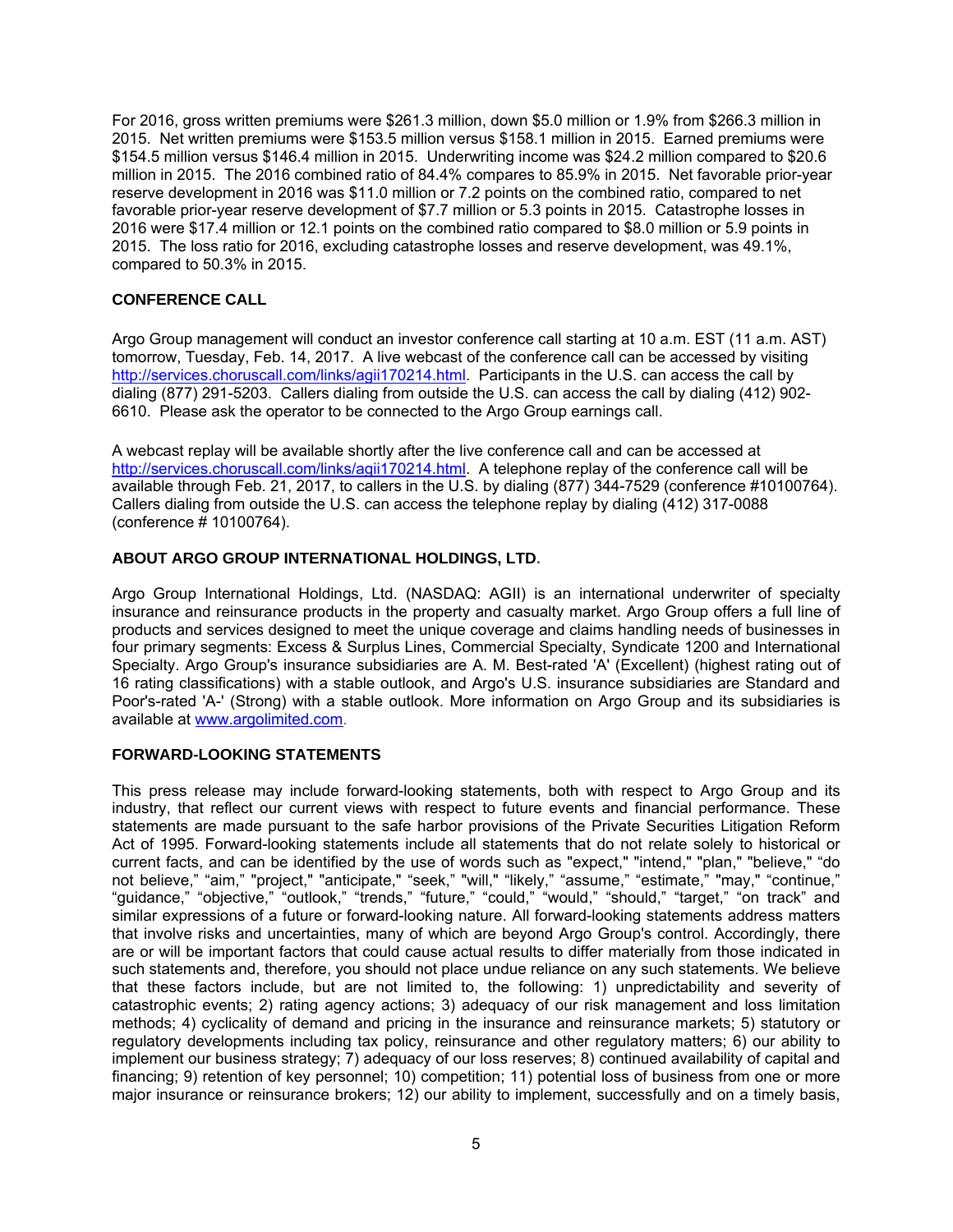complex infrastructure, distribution capabilities, systems, procedures and internal controls, and to develop accurate actuarial data to support the business and regulatory and reporting requirements; 13) general economic and market conditions (including inflation, volatility in the credit and capital markets, interest rates and foreign currency exchange rates); 14) the integration of businesses we may acquire or new business ventures we may start; 15) the effect on our investment portfolios of changing financial market conditions including inflation, interest rates, liquidity and other factors; 16) acts of terrorism or outbreak of war; and 17) availability of reinsurance and retrocessional coverage, as well as management's response to any of the aforementioned factors.

In addition, any estimates relating to loss events involve the exercise of considerable judgment and reflect a combination of ground-up evaluations, information available to date from brokers and cedants, market intelligence, initial tentative loss reports and other sources. The actuarial range of reserves and management's best estimate is based on our then current state of knowledge including explicit and implicit assumptions relating to the pattern of claim development, the expected ultimate settlement amount, inflation and dependencies between lines of business. Our internal capital model is used to consider the distribution for reserving risk around this best estimate and predict the potential range of outcomes. However, due to the complexity of factors contributing to the losses and the preliminary nature of the information used to prepare these estimates, there can be no assurance that Argo Group's ultimate losses will remain within the stated amount.

The foregoing review of important factors should not be construed as exhaustive and should be read in conjunction with the other cautionary statements that are included herein and elsewhere, including the risk factors included in our most recent reports on Form 10-K and Form 10-Q and other documents of Argo Group on file with or furnished to the U.S. Securities and Exchange Commission ("SEC"). Any forward-looking statements made in this press release are qualified by these cautionary statements, and there can be no assurance that the actual results or developments anticipated by Argo Group will be realized or, even if substantially realized, that they will have the expected consequences to, or effects on, Argo Group or its business or operations. Except as required by law, Argo Group undertakes no obligation to update publicly or revise any forward-looking statement, whether as a result of new information, future developments or otherwise.

#### **NON-GAAP FINANCIAL MEASURES**

In presenting the Company's results, management has included and discussed in this press release certain non-generally accepted accounting principles ("non-GAAP") financial measures within the meaning of Regulation G as promulgated by the U.S. Securities and Exchange Commission. Management believes that these non-GAAP measures, which may be defined differently by other companies, better explain the Company's results of operations in a manner that allows for a more complete understanding of the underlying trends in the Company's business. However, these measures should not be viewed as a substitute for those determined in accordance with generally accepted accounting principles ("U.S. GAAP").

"Underwriting income" is an internal performance measure used in the management of the Company's operations and represents net amount earned from underwriting activities (net premiums earned less underwriting expenses and claims incurred). Although this measure of profit (loss) does not replace net income (loss) computed in accordance with U.S. GAAP as a measure of profitability, management uses this measure of profit (loss) to focus our reporting segments on generating underwriting income. The Company presents Underwriting income as a measure that is commonly recognized as a standard of performance by investors, analysts, rating agencies and other users of its financial information.

"Adjusted operating income" is an internal performance measure used in the management of the Company's operations and represents after-tax (at an assumed effective tax rate of 20%) operational results excluding, as applicable, net realized investment gains or losses, net foreign exchange gain or loss, and other non-recurring items. The Company excludes net realized investment gains or losses, net foreign exchange gain or loss, and other non-recurring items from the calculation of adjusted operating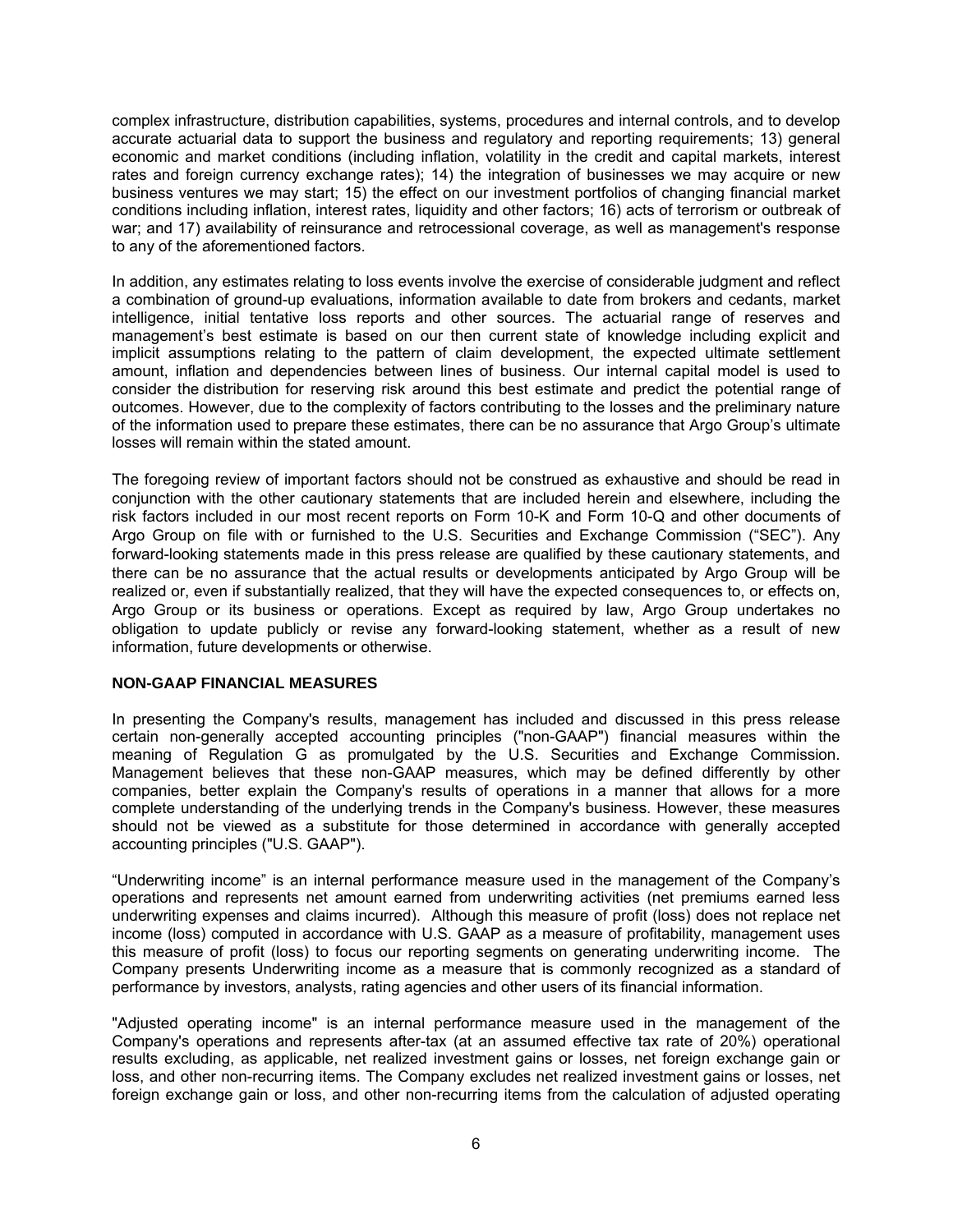income because these amounts are influenced by and fluctuate in part according to the availability of market opportunities. In addition to presenting net income determined in accordance with U.S. GAAP, the Company believes that showing adjusted operating income enables investors, analysts, rating agencies and other users of the Company's financial information to more easily analyze our results of operations and underlying business performance. Adjusted operating income should not be viewed as a substitute for U.S. GAAP net income.

"Annualized return on average shareholders' equity" ("ROAE") is calculated using average shareholders' equity. In calculating ROAE, the net income available to shareholders for the period is multiplied by the number of periods in a calendar year to arrive at annualized net income available to shareholders. The Company presents ROAE as a measure that is commonly recognized as a standard of performance by investors, analysts, rating agencies and other users of its financial information.

"Annualized adjusted operating return on average shareholders' equity" is calculated using adjusted operating income (as defined above and annualized in the manner described for net income (loss) available to shareholders under ROAE above) and average shareholders' equity. The assumed tax rate is 20%.

Reconciliations of these financial measures to their most directly comparable U.S. GAAP measures are included in the attached tables.

(financial tables follow)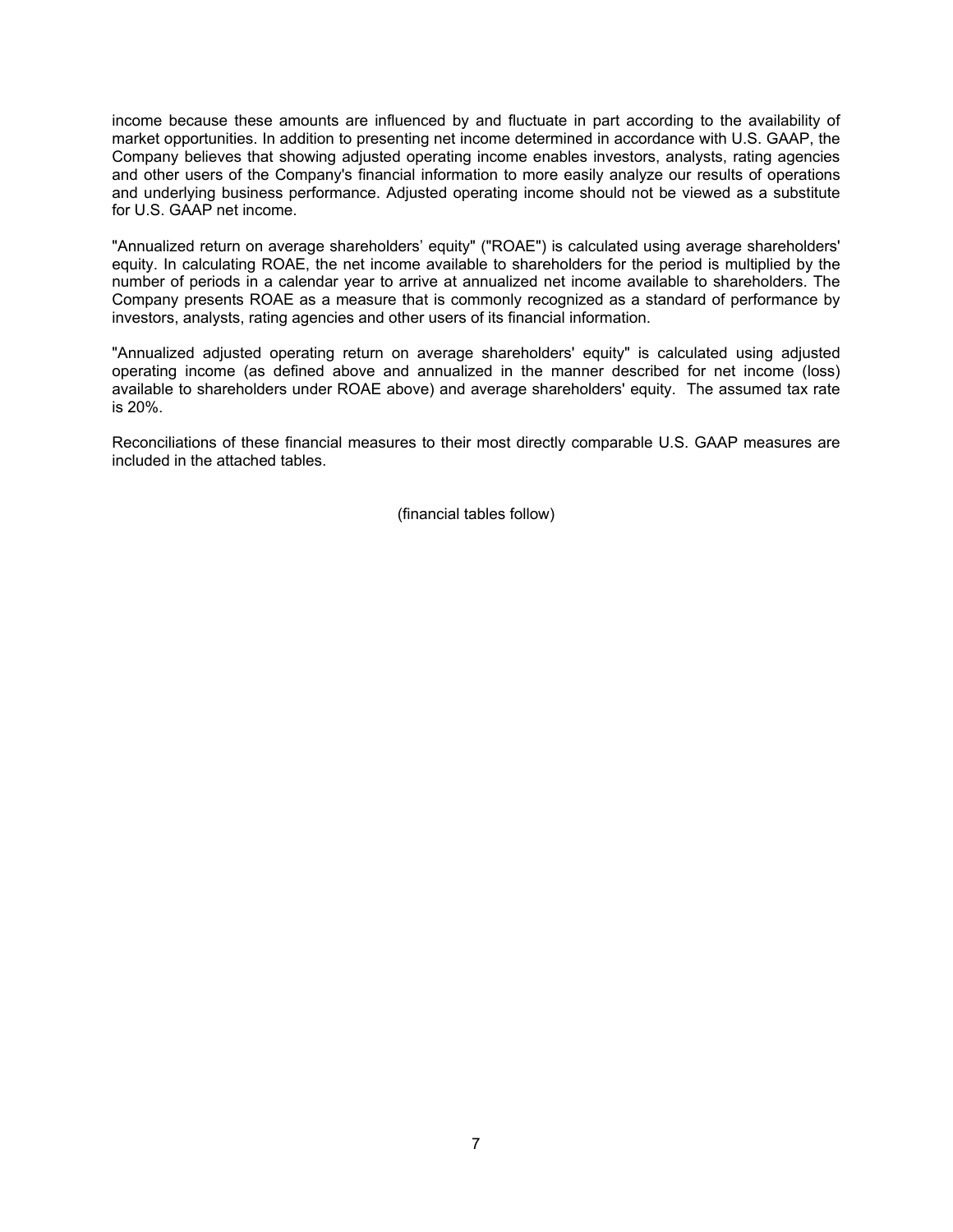## ARGO GROUP INTERNATIONAL HOLDINGS, LTD. CONSOLIDATED BALANCE SHEETS (in millions, except per share amounts)

|                                                  | December 31,         | December 31, |         |  |
|--------------------------------------------------|----------------------|--------------|---------|--|
|                                                  | 2016                 |              | 2015    |  |
|                                                  | (unaudited)          |              |         |  |
| Assets                                           |                      |              |         |  |
| Total investments                                | \$<br>4,324.3        | \$           | 4,115.7 |  |
| Cash                                             | 86.0                 |              | 121.7   |  |
| Accrued investment income                        | 20.7                 |              | 21.6    |  |
| Receivables                                      | 1,849.4              |              | 1,525.6 |  |
| Goodwill and intangible assets                   | 219.9                |              | 225.5   |  |
| Deferred acquisition costs, net                  | 139.1                |              | 132.4   |  |
| Ceded unearned premiums                          | 302.8                |              | 250.8   |  |
| Other assets                                     | 262.8                |              | 232.3   |  |
| Total assets                                     | \$<br>7,205.0        | \$           | 6,625.6 |  |
| Liabilities and Shareholders' Equity             |                      |              |         |  |
| Reserves for losses and loss adjustment expenses | \$<br>3,350.8        | \$           | 3,123.6 |  |
| Unearned premiums                                | 970.0                |              | 886.7   |  |
| Ceded reinsurance payable, net                   | 466.6                |              | 312.4   |  |
| Senior unsecured fixed rate notes                | 139.5                |              | 139.3   |  |
| Other indebtedness                               | 55.4                 |              | 55.2    |  |
| Junior subordinated debentures                   | 172.7                |              | 172.7   |  |
| Other liabilities                                | 257.3                |              | 267.6   |  |
| <b>Total liabilities</b>                         | $\overline{5,4}12.3$ |              | 4,957.5 |  |
| Total shareholders' equity                       | 1,792.7              |              | 1,668.1 |  |
| Total liabilities and shareholders' equity       | \$<br>7,205.0        | \$           | 6,625.6 |  |
| Book value per common share                      | \$<br>59.73          | \$           | 54.31   |  |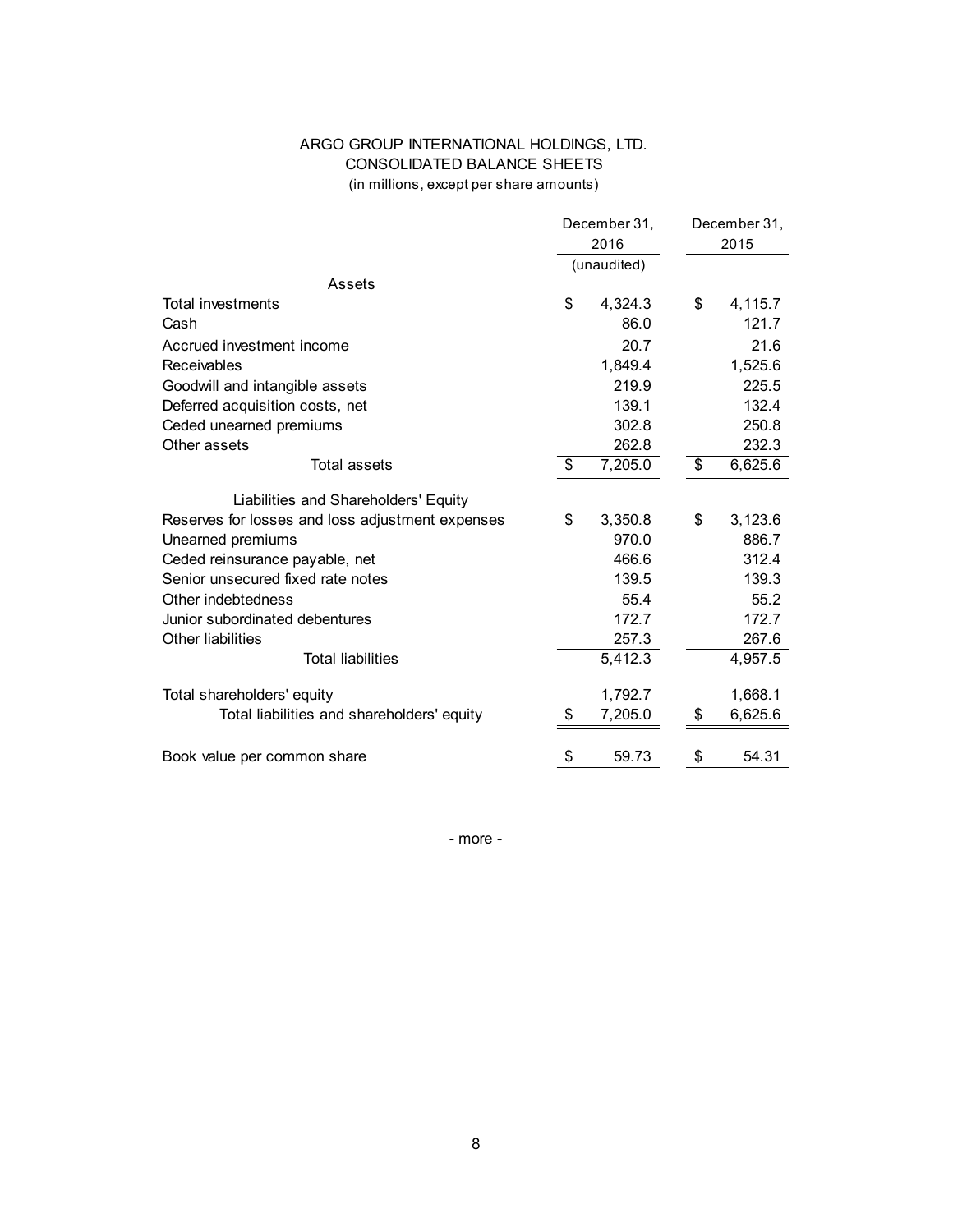## ARGO GROUP INTERNATIONAL HOLDINGS, LTD. FINANCIAL HIGHLIGHTS ALL SEGMENTS (in millions, except per share amounts)

|                                                  |                 | <b>Three Months Ended</b> |                 |       | <b>Years Ended</b> |                     |    |           |  |  |
|--------------------------------------------------|-----------------|---------------------------|-----------------|-------|--------------------|---------------------|----|-----------|--|--|
|                                                  |                 | December 31,              |                 |       |                    | December 31,        |    |           |  |  |
|                                                  |                 | 2016                      | (unaudited)     | 2015  |                    | 2016<br>(unaudited) |    | 2015      |  |  |
| Gross written premiums                           | \$              | 499.0                     | \$              | 446.2 |                    | \$2,164.8           |    | \$2,012.1 |  |  |
| Net written premiums                             |                 | 333.5                     |                 | 308.3 |                    | 1,440.2             |    | 1,402.1   |  |  |
| Earned premiums                                  |                 | 362.3                     |                 | 345.3 |                    | 1,410.8             |    | 1,371.9   |  |  |
| Net investment income                            |                 | 25.5                      |                 | 20.1  |                    | 115.1               |    | 88.6      |  |  |
| Fee and other income                             |                 | 4.3                       |                 | 4.3   |                    | 24.5                |    | 22.2      |  |  |
| Net realized investment and other gains          |                 | 13.3                      |                 | 3.7   |                    | 26.1                |    | 24.1      |  |  |
| Total revenue                                    |                 | 405.4                     |                 | 373.4 |                    | 1,576.5             |    | 1,506.8   |  |  |
| Losses and loss adjustment expenses              |                 | 214.1                     |                 | 191.8 |                    | 810.1               |    | 766.1     |  |  |
| Underwriting, acquisition and insurance expenses |                 | 144.0                     |                 | 134.8 |                    | 547.0               |    | 536.7     |  |  |
| Interest expense                                 |                 | 5.0                       |                 | 4.7   |                    | 19.6                |    | 19.0      |  |  |
| Fee and other expense, net                       |                 | 4.3                       |                 | 7.8   |                    | 22.4                |    | 25.8      |  |  |
| Foreign currency exchange gain                   |                 | (9.0)                     |                 | (9.9) |                    | (4.5)               |    | (18.3)    |  |  |
| Total expenses                                   |                 | 358.4                     |                 | 329.2 |                    | 1,394.6             |    | 1,329.3   |  |  |
| Income before taxes                              |                 | 47.0                      |                 | 44.2  |                    | 181.9               |    | 177.5     |  |  |
| Income tax provision                             |                 | 14.1                      |                 | 3.0   |                    | 35.2                |    | 14.3      |  |  |
| Net income                                       | $\overline{\$}$ | 32.9                      | $\overline{\$}$ | 41.2  |                    | \$<br>146.7         | \$ | 163.2     |  |  |
| Net income per common share (basic)              | $\frac{1}{2}$   | 1.10                      | \$              | 1.34  |                    | \$<br>4.86          | \$ | 5.31      |  |  |
| Net income per common share (diluted)            | \$              | 1.07                      | \$              | 1.31  |                    | 4.75<br>\$          | \$ | 5.20      |  |  |
| Weighted average common shares:                  |                 |                           |                 |       |                    |                     |    |           |  |  |
| Basic                                            |                 | 30.0                      |                 | 30.7  |                    | 30.2                |    | 30.8      |  |  |
| <b>Diluted</b>                                   |                 | 30.7                      |                 | 31.4  |                    | 30.8                |    | 31.4      |  |  |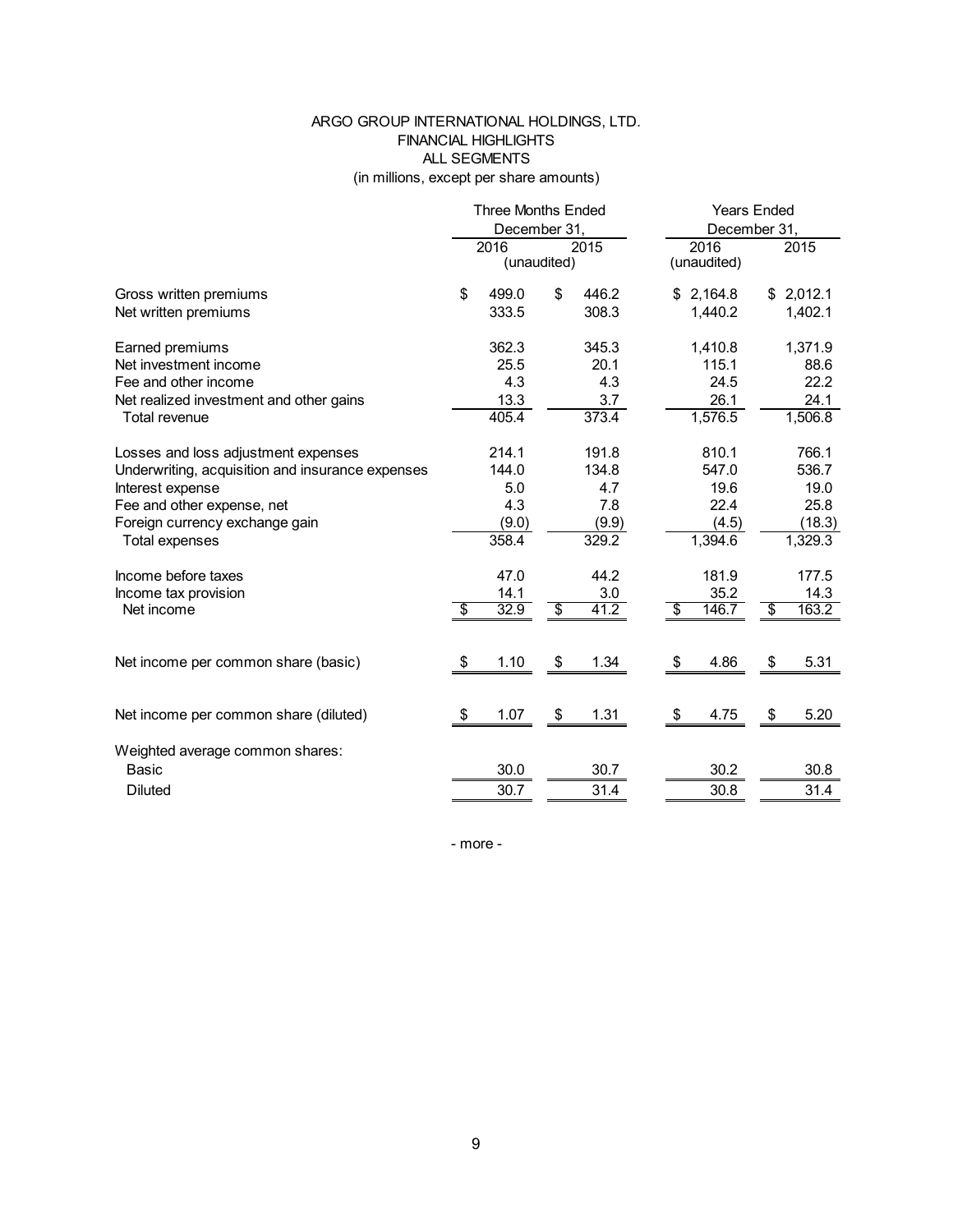## ARGO GROUP INTERNATIONAL HOLDINGS, LTD.

# SEGMENT DATA

|                                                  | (in millions)         |             |                    |                         |
|--------------------------------------------------|-----------------------|-------------|--------------------|-------------------------|
|                                                  | Three Months Ended    |             | <b>Years Ended</b> |                         |
|                                                  | December 31,          |             | December 31,       |                         |
|                                                  | 2016                  | 2015        | 2016               | 2015                    |
|                                                  | (unaudited)           |             | (unaudited)        |                         |
| Excess & Surplus Lines<br>Gross written premiums | 129.8<br>\$           | 122.5<br>\$ | \$585.8            | 562.5<br>\$             |
|                                                  | 110.0                 | 107.0       | 489.4              | 485.6                   |
| Net written premiums                             | 121.9                 |             |                    |                         |
| Earned premiums                                  |                       | 119.4       | 485.3              | 471.2                   |
| Underwriting income                              | 10.8                  | 11.0        | 49.0               | 54.8                    |
| Net investment income                            | 10.1                  | 7.7         | 45.2               | 32.3                    |
| Interest expense                                 | (1.5)                 | (1.4)       | (5.8)              | (5.7)                   |
| Net income before taxes                          | \$<br>19.4            | \$<br>17.3  | \$<br>88.4         | \$<br>81.4              |
| Loss ratio                                       | 61.3                  | 59.5        | 59.0               | 56.8                    |
| Expense ratio                                    | 29.8                  | 31.2        | 30.9               | 31.6                    |
| GAAP combined ratio                              | $\frac{0}{2}$<br>91.1 | 90.7 %      | 89.9%              | 88.4 %                  |
| <b>Commercial Specialty</b>                      |                       |             |                    |                         |
| Gross written premiums                           | \$<br>177.7           | 154.2<br>\$ | 691.9<br>\$        | 582.7<br>\$             |
| Net written premiums                             | 101.7                 | 90.0        | 394.1              | 352.9                   |
| Earned premiums                                  | 97.9                  | 88.5        | 364.2              | 344.2                   |
| Underwriting income                              | 21.8                  | 8.9         | 62.5               | 30.1                    |
| Net investment income                            | 6.0                   | 4.8         | 26.7               | 19.9                    |
| Interest expense                                 | (0.9)                 | (0.9)       | (3.4)              | (3.5)                   |
| Fee income (expense), net                        | 1.9                   | (1.5)       | 0.2                | (3.5)                   |
| Net income before taxes                          | 28.8<br>\$            | \$<br>11.3  | 86.0<br>\$         | $\overline{\$}$<br>43.0 |
| Loss ratio                                       | 45.6                  | 58.7        | 49.7               | 59.1                    |
| Expense ratio                                    | 32.2                  | 31.3        | 33.1               | 32.2                    |
| GAAP combined ratio                              | 77.8<br>$\%$          | 90.0 %      | 82.8 %             | 91.3 %                  |
| Syndicate 1200                                   |                       |             |                    |                         |
| Gross written premiums                           | 145.3<br>S            | 126.9<br>\$ | \$625.5            | \$600.1                 |
| Net written premiums                             | 99.4                  | 84.7        | 402.9              | 405.1                   |
| Earned premiums                                  | 105.3                 | 100.8       | 406.4              | 409.7                   |
| Underwriting (loss) income                       | (7.5)                 | 7.8         | 1.6                | 28.7                    |
| Net investment income                            | 2.2                   | 2.2         | 11.9               | 8.9                     |
| Interest expense                                 | (0.6)                 | (0.6)       | (2.5)              | (2.6)                   |
| Fee (expense) income, net                        | (1.4)                 | (2.0)       | 2.4                | 0.4                     |
| Net income (loss) before taxes                   | (7.3)<br>\$           | \$<br>7.4   | \$<br>13.4         | \$<br>35.4              |
| Loss ratio                                       | 67.8                  | 49.4        | 59.2               | 51.7%                   |
| Expense ratio                                    | 39.4                  | 42.9        | 40.4               | 41.3                    |
| GAAP combined ratio                              | 107.2 %               | $92.3\%$    | 99.6 %             | 93.0%                   |
| International Specialty                          |                       |             |                    |                         |
| Gross written premiums                           | 46.2<br>\$            | 42.5<br>\$  | \$261.3            | \$266.3                 |
| Net written premiums                             | 22.4                  | 26.6        | 153.5              | 158.1                   |
| Earned premiums                                  | 37.1                  | 36.6        | 154.5              | 146.4                   |
| Underwriting income                              | 2.7                   | 6.0         | 24.2               | 20.6                    |
| Net investment income                            | 3.8                   | 2.7         | 16.8               | 11.4                    |
| Interest expense                                 | (0.7)                 | (0.8)       | (2.8)              | (3.0)                   |
| Net income before taxes                          | 5.8                   | \$<br>7.9   | \$<br>38.2         | \$                      |
|                                                  | \$                    |             |                    | 29.0                    |
| Loss ratio                                       | 60.1                  | 50.0        | 54.0               | 50.9                    |
| Expense ratio                                    | 32.2                  | 33.6        | 30.4               | 35.0                    |
| GAAP combined ratio                              | $92.3\%$              | 83.6 %      | 84.4 %             | 85.9 %                  |
|                                                  | $-$ more $-$          |             |                    |                         |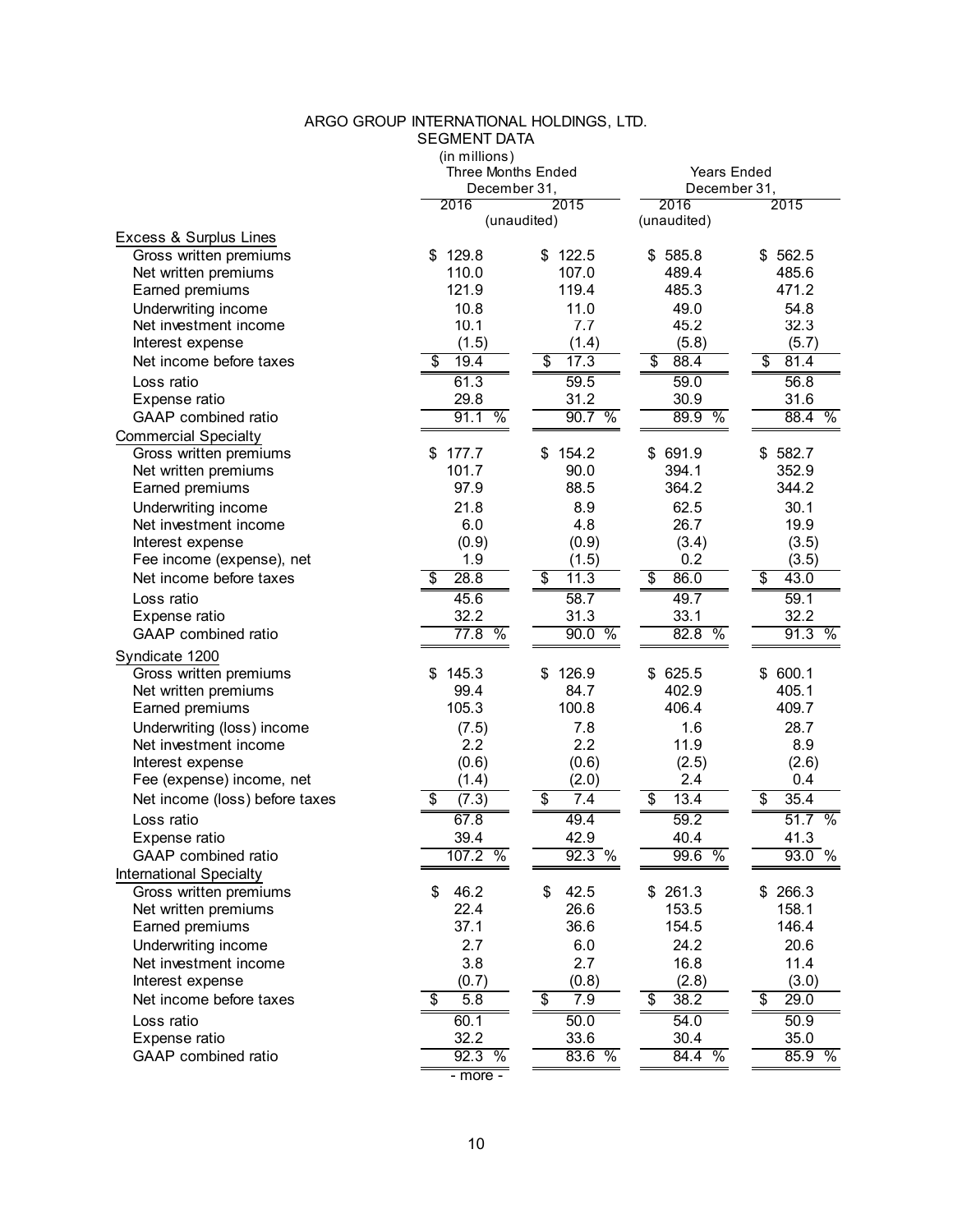| ARGO GROUP INTERNATIONAL HOLDINGS. LTD. |  |
|-----------------------------------------|--|
| (in millions)                           |  |

| Net Prior Year Development<br>(Favorable)/Unfavorable | For the Three Months Ended<br>December 31, |              |             | For the Years Ended<br>December 31, |      |             |     |        |
|-------------------------------------------------------|--------------------------------------------|--------------|-------------|-------------------------------------|------|-------------|-----|--------|
|                                                       |                                            | 2016         | 2015        |                                     | 2016 |             |     | 2015   |
|                                                       |                                            |              | (unaudited) |                                     |      | (unaudited) |     |        |
| E&S                                                   |                                            | \$<br>(1.2)  | \$          | (7.1)                               | \$   | (13.2)      | \$  | (25.5) |
| <b>Commercial Specialty</b>                           |                                            | (9.1)        |             | (1.2)                               |      | (22.7)      |     | 2.5    |
| Syndicate 1200                                        |                                            | (2.5)        |             | (7.5)                               |      | (5.0)       |     | (10.3) |
| International Specialty                               |                                            | (2.7)        |             | (1.9)                               |      | (11.0)      |     | (7.7)  |
| Run-off                                               |                                            | 1.0          |             | 0.6                                 |      | 18.6        |     | 8.6    |
|                                                       | Total                                      | \$<br>(14.5) | \$          | (17.1)                              | \$.  | (33.3)      | \$. | (32.4) |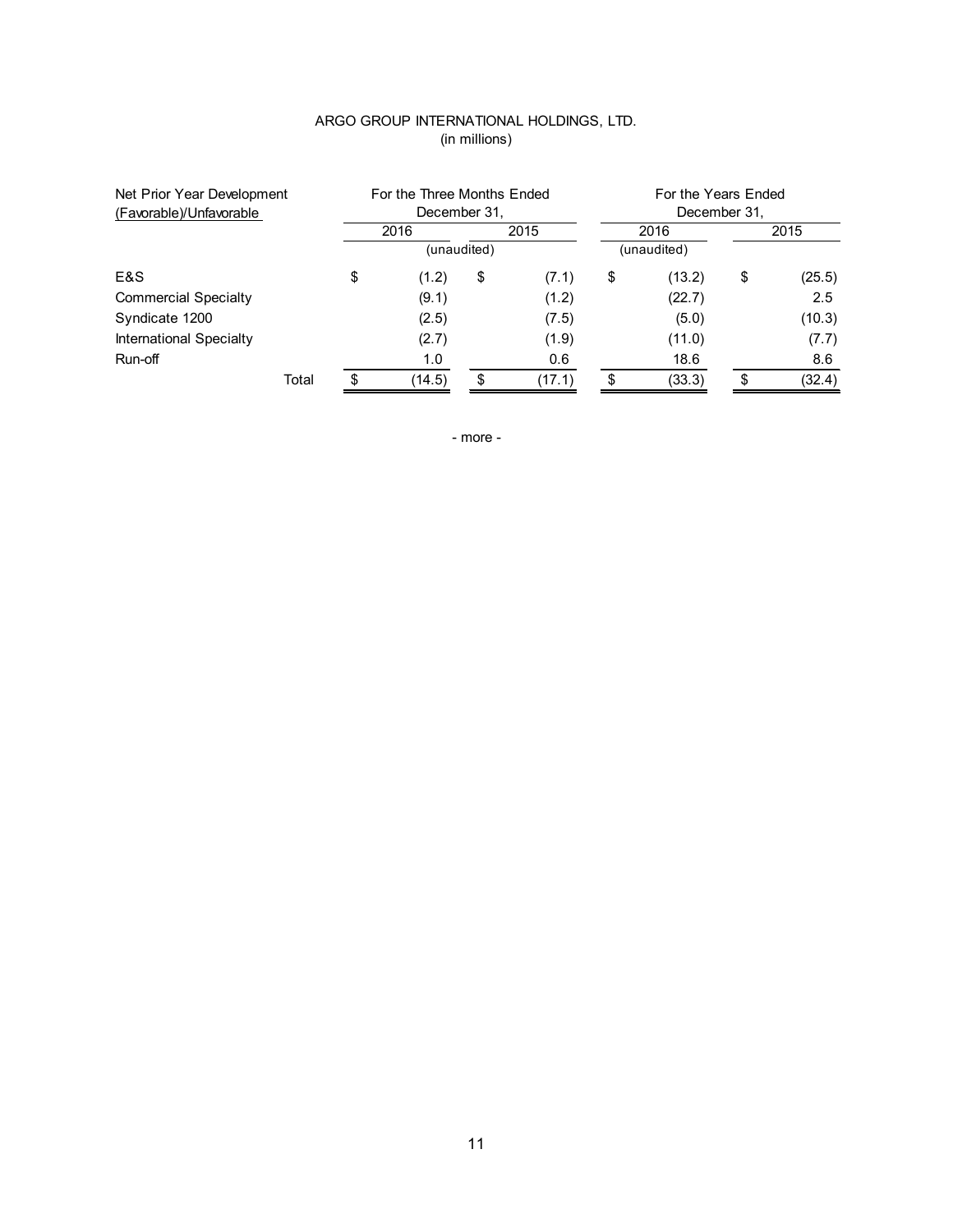## ARGO GROUP INTERNATIONAL HOLDINGS, LTD. RECONCILIATION OF ADJUSTED OPERATING INCOME (LOSS) TO NET INCOME (LOSS) (in millions, except per share amounts)

(unaudited)

|                                                      |      | Three Months Ended<br>December 31. |      |                  | Years Ended<br>December 31. |        |      |        |
|------------------------------------------------------|------|------------------------------------|------|------------------|-----------------------------|--------|------|--------|
|                                                      | 2016 |                                    | 2015 |                  | 2016                        |        | 2015 |        |
| Net income, as reported                              | \$   | 32.9                               | \$   | 41.2             | \$                          | 146.7  | \$   | 163.2  |
| Provision for income taxes                           |      | 14.1                               |      | 3.0 <sub>2</sub> |                             | 35.2   |      | 14.3   |
| Net income, before taxes                             |      | 47.0                               |      | 44.2             |                             | 181.9  |      | 177.5  |
| Add (deduct):                                        |      |                                    |      |                  |                             |        |      |        |
| Net realized investment and other gains              |      | (13.3)                             |      | (3.7)            |                             | (26.1) |      | (24.1) |
| Foreign currency exchange gains                      |      | (9.0)                              |      | (9.9)            |                             | (4.5)  |      | (18.3) |
| Adjusted operating income before taxes               |      | 24.7                               |      | 30.6             |                             | 151.3  |      | 135.1  |
| Provision for income taxes, at assumed rate (a)      |      | 4.9                                |      | 6.1              |                             | 30.3   |      | 27.0   |
| Adjusted operating income                            |      | 19.8                               | \$.  | 24.5             |                             | 121.0  |      | 108.1  |
| Adjusted operating income per common share (diluted) |      | 0.65                               | \$   | 0.78             |                             | 3.92   | \$   | 3.44   |
| Weighted average common shares, diluted              |      | 30.7                               |      | 31.4             |                             | 30.8   |      | 31.4   |

(a) At assumed tax rate of 20%.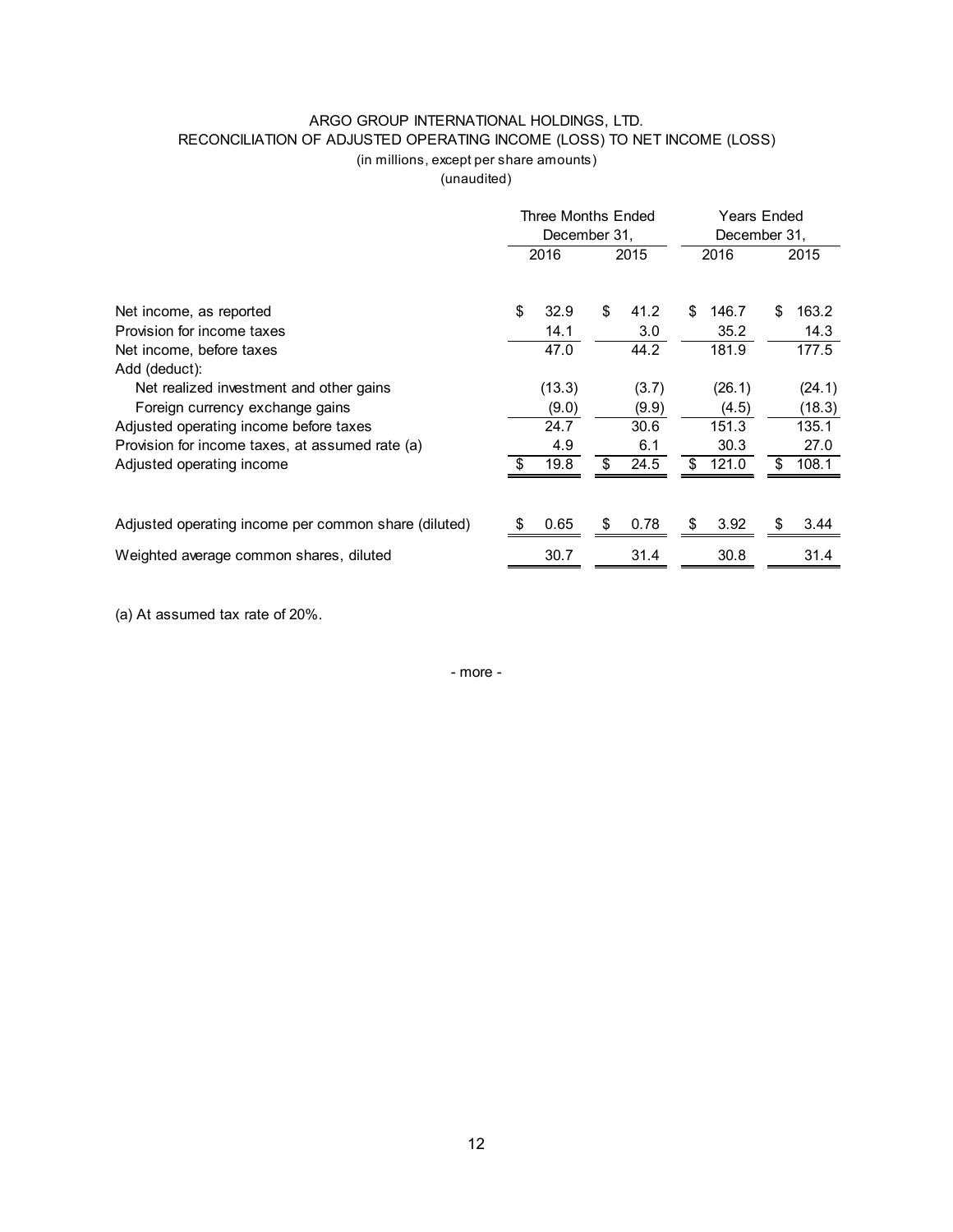#### ARGO GROUP INTERNATIONAL HOLDINGS, LTD. RECONCILIATION OF UNDERWRITING INCOME TO NET INCOME (in millions) (unaudited)

|                                         | Three Months Ended | <b>Years Ended</b><br>December 31. |            |    |         |    |        |
|-----------------------------------------|--------------------|------------------------------------|------------|----|---------|----|--------|
|                                         |                    | 2016                               | 2015       |    | 2016    |    | 2015   |
| Net Income                              | \$                 | 32.9                               | \$<br>41.2 | \$ | 146.7   | \$ | 163.2  |
| Add (deduct):                           |                    |                                    |            |    |         |    |        |
| Income tax provision                    |                    | 14.1                               | 3.0        |    | 35.2    |    | 14.3   |
| Net investment income                   |                    | (25.5)                             | (20.1)     |    | (115.1) |    | (88.6) |
| Net realized investment and other gains |                    | (13.3)                             | (3.7)      |    | (26.1)  |    | (24.1) |
| Fee and other income                    |                    | (4.3)                              | (4.3)      |    | (24.5)  |    | (22.2) |
| Interest expense                        |                    | 5.0                                | 4.7        |    | 19.6    |    | 19.0   |
| Fee and other expense                   |                    | 4.3                                | 7.8        |    | 22.4    |    | 25.8   |
| Foreign currency exchange gains         |                    | (9.0)                              | (9.9)      |    | (4.5)   |    | (18.3) |
| Underwriting income                     | \$                 | 4.2                                | \$<br>18.7 | \$ | 53.7    | \$ | 69.1   |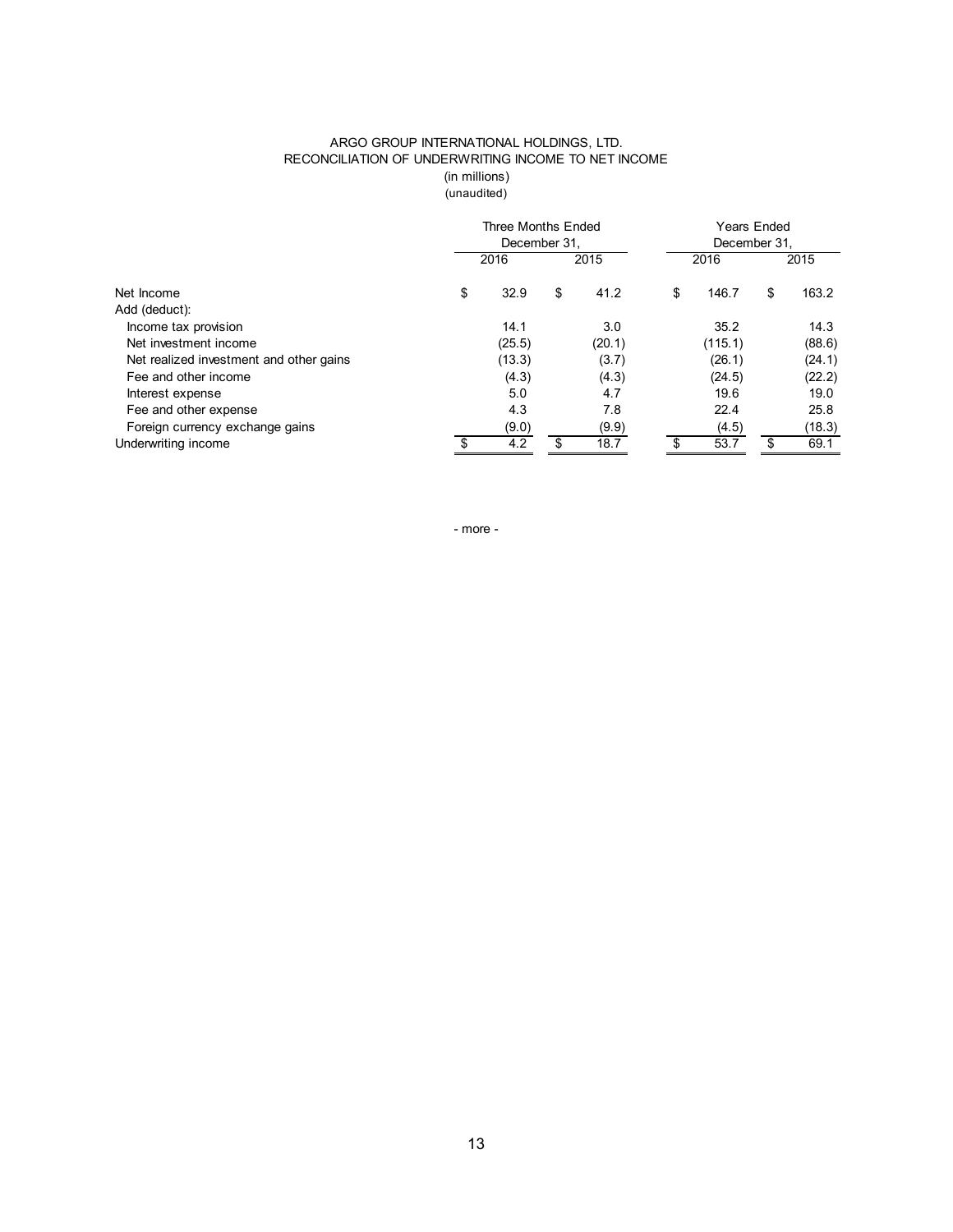## ARGO GROUP INTERNATIONAL HOLDINGS, LTD. RECONCILIATION OF SEGMENT INCOME TO NET INCOME (in millions)

(unaudited)

|                                           | For the Three Months Ended<br>December 31. |        |    |        |    | For the Years Ended<br>December 31. |    |        |  |
|-------------------------------------------|--------------------------------------------|--------|----|--------|----|-------------------------------------|----|--------|--|
|                                           |                                            | 2016   |    | 2015   |    | 2016                                |    | 2015   |  |
| Segment income (loss) before income taxes |                                            |        |    |        |    |                                     |    |        |  |
| <b>Excess and Surplus Lines</b>           | \$                                         | 19.4   | \$ | 17.3   | \$ | 88.4                                | \$ | 81.4   |  |
| <b>Commercial Specialty</b>               |                                            | 28.8   |    | 11.3   |    | 86.0                                |    | 43.0   |  |
| Syndicate 1200                            |                                            | (7.3)  |    | 7.4    |    | 13.4                                |    | 35.4   |  |
| <b>International Specialty</b>            |                                            | 5.8    |    | 7.9    |    | 38.2                                |    | 29.0   |  |
| <b>Run-off Lines</b>                      |                                            | (0.6)  |    | (0.8)  |    | (15.2)                              |    | (7.4)  |  |
| Corporate and Other                       |                                            | (21.4) |    | (12.5) |    | (59.5)                              |    | (46.3) |  |
| Realized investment and other gains       |                                            | 13.3   |    | 3.7    |    | 26.1                                |    | 24.1   |  |
| Foreign currency exchange gains           |                                            | 9.0    |    | 9.9    |    | 4.5                                 |    | 18.3   |  |
| Net income before income taxes            |                                            | 47.0   |    | 44.2   |    | 181.9                               |    | 177.5  |  |
| Provision for taxes                       |                                            | 14.1   |    | 3.0    |    | 35.2                                |    | 14.3   |  |
| Net income                                | \$                                         | 32.9   | \$ | 41.2   | \$ | 146.7                               | \$ | 163.2  |  |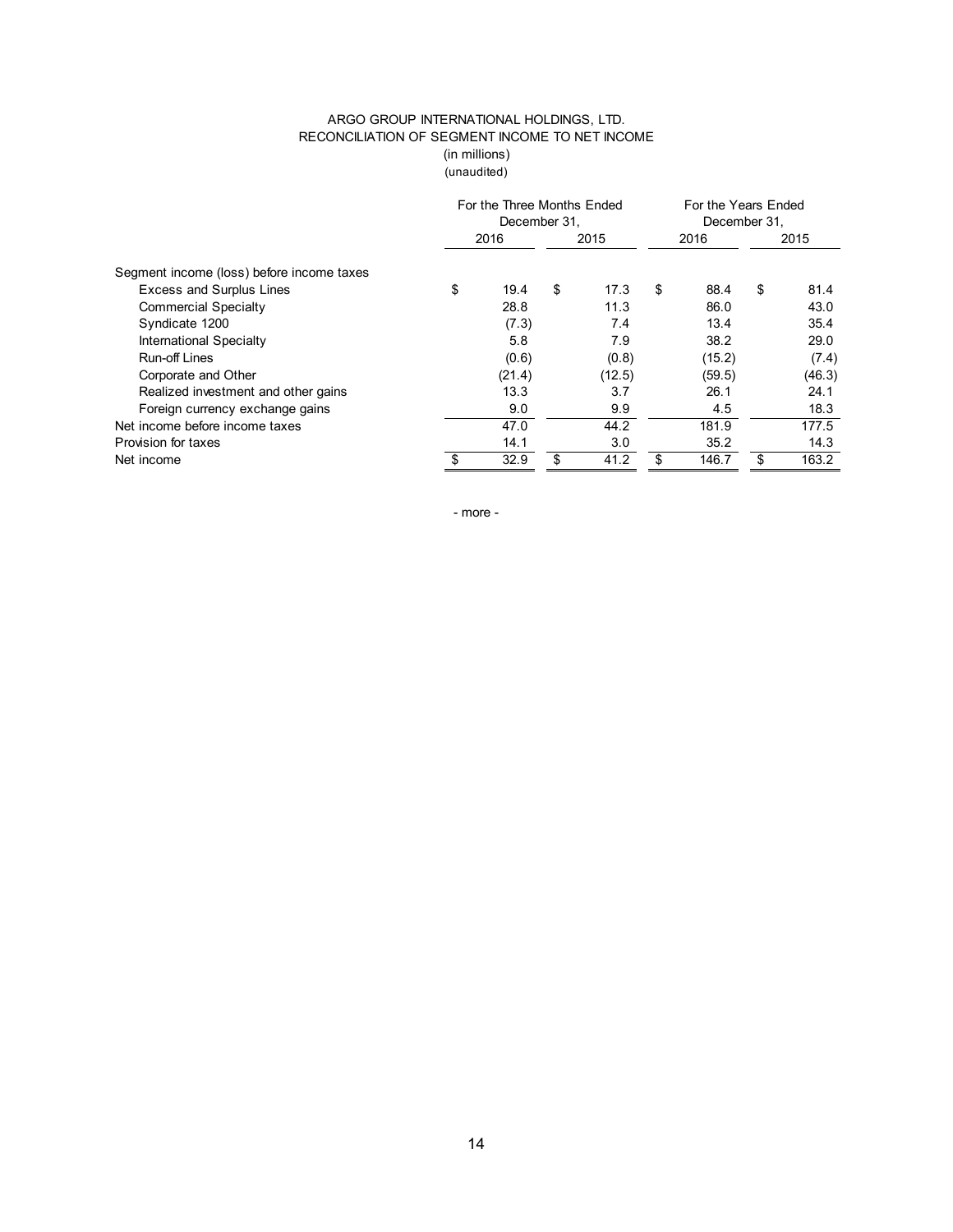## ARGO GROUP INTERNATIONAL HOLDINGS, LTD. RECONCILIATION OF LOSS RATIOS (unaudited)

|                                          |              | <b>Three Months Ended</b><br><b>Years Ended</b> |              |         |  |
|------------------------------------------|--------------|-------------------------------------------------|--------------|---------|--|
|                                          | December 31, |                                                 | December 31, |         |  |
|                                          | 2016         | 2015                                            | 2016         | 2015    |  |
| Excess and Surplus lines                 |              |                                                 |              |         |  |
| Loss ratio                               | 61.3%        | 59.5%                                           | 59.0%        | 56.8%   |  |
| Prior accident year loss development     | 1.0%         | 5.9%                                            | 2.7%         | 5.4%    |  |
| Catastrophe losses                       | $-1.8%$      | $-0.6%$                                         | $-2.4%$      | $-1.1%$ |  |
| Current accident year ex-cats loss ratio | 60.5%        | 64.8%                                           | 59.3%        | 61.1%   |  |
| <b>Commercial Specialty</b>              |              |                                                 |              |         |  |
| Loss ratio                               | 45.6%        | 58.7%                                           | 49.7%        | 59.1%   |  |
| Prior accident year loss development     | 9.2%         | 1.4%                                            | 6.2%         | $-0.7%$ |  |
| Catastrophe losses                       | $-0.5%$      | $-3.9%$                                         | $-0.7%$      | $-1.6%$ |  |
| Current accident year ex-cats loss ratio | 54.3%        | 56.2%                                           | 55.2%        | 56.8%   |  |
| Syndicate 1200                           |              |                                                 |              |         |  |
| Loss ratio                               | 67.8%        | 49.4%                                           | 59.2%        | 51.7%   |  |
| Prior accident year loss development     | 2.3%         | 7.4%                                            | 1.3%         | 2.5%    |  |
| Catastrophe losses                       | $-15.2%$     | 0.0%                                            | $-7.4%$      | $-1.2%$ |  |
| Current accident year ex-cats loss ratio | 54.9%        | 56.8%                                           | 53.1%        | 53.0%   |  |
| International Specialty                  |              |                                                 |              |         |  |
| Loss ratio                               | 60.1%        | 50.0%                                           | 54.0%        | 50.9%   |  |
| Prior accident year loss development     | 7.4%         | 5.2%                                            | 7.2%         | 5.3%    |  |
| Catastrophe losses                       | $-11.7%$     | $-2.9%$                                         | $-12.1%$     | $-5.9%$ |  |
| Current accident year ex-cats loss ratio | 55.8%        | 52.3%                                           | 49.1%        | 50.3%   |  |
| Consolidated                             |              |                                                 |              |         |  |
| Loss ratio                               | 59.1%        | 55.5%                                           | 57.4%        | 55.8%   |  |
| Prior accident year loss development     | 4.0%         | 5.0%                                            | 2.4%         | 2.4%    |  |
| Catastrophe losses                       | $-6.4%$      | $-1.5%$                                         | $-4.4%$      | $-1.8%$ |  |
| Current accident year ex-cats loss ratio | 56.7%        | 59.0%                                           | 55.4%        | 56.4%   |  |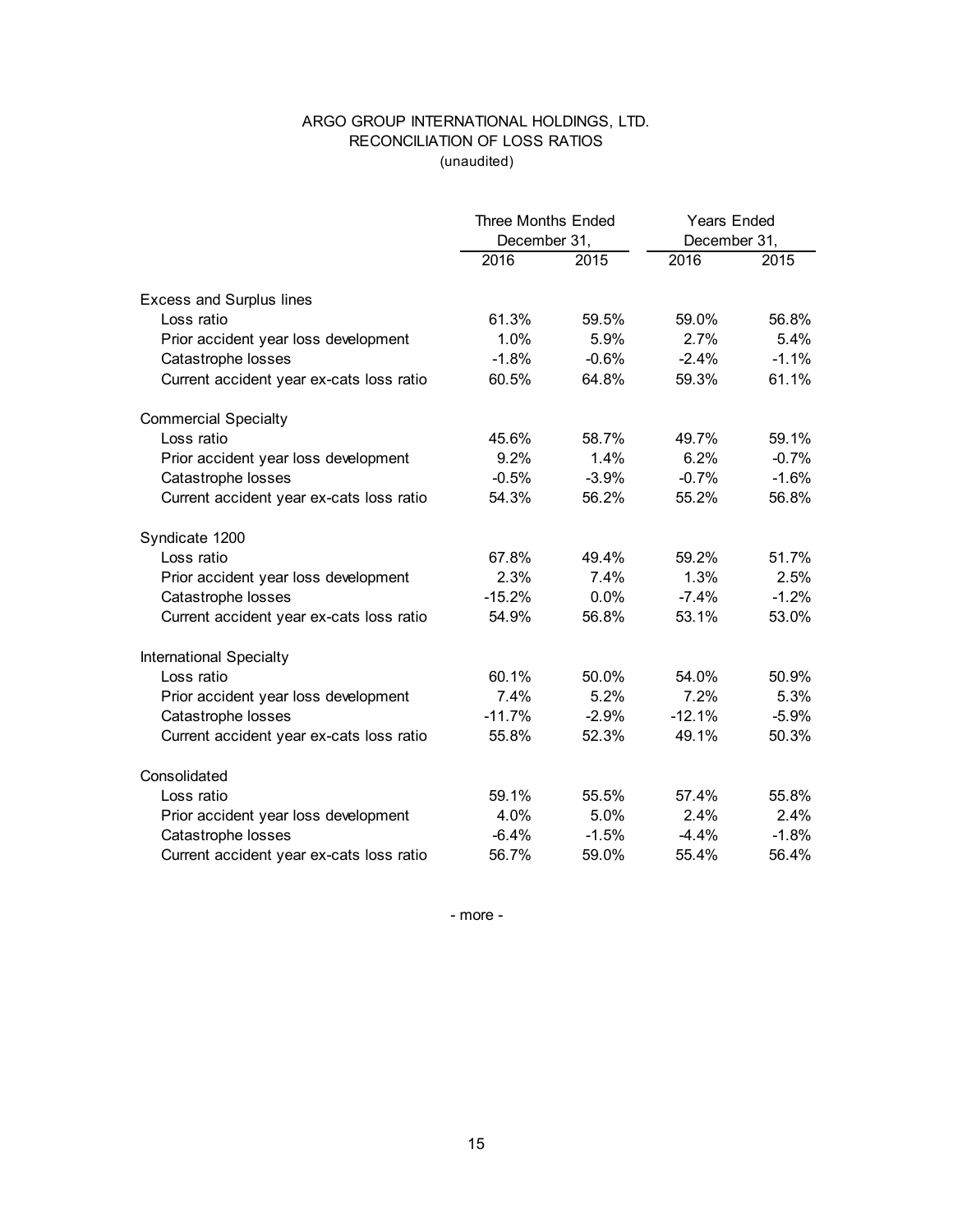#### ARGO GROUP INTERNATIONAL HOLDINGS, LTD. COMPONENTS OF INVESTMENT INCOME ALL SEGMENTS (in millions) (unaudited)

|                         |   | Three Months Ended |   |          |  |         |   |              |             |      |  |  |  |
|-------------------------|---|--------------------|---|----------|--|---------|---|--------------|-------------|------|--|--|--|
|                         |   | December 31        |   | March 31 |  | June 30 |   | September 30 | December 31 |      |  |  |  |
|                         |   | 2015               |   | 2016     |  | 2016    |   | 2016         |             | 2016 |  |  |  |
| Net Investment Income   | S | 21.7               | S | 22.7     |  | 23.2    | S | 22.9         |             | 22.4 |  |  |  |
| Alternative Investments |   | (1.6)              |   | (1.5)    |  | 12.5    |   | 9.8          |             | 3.1  |  |  |  |
| Total                   |   | 20.1               |   | 21.2     |  | 35.7    | S | 32.7         |             | 25.5 |  |  |  |